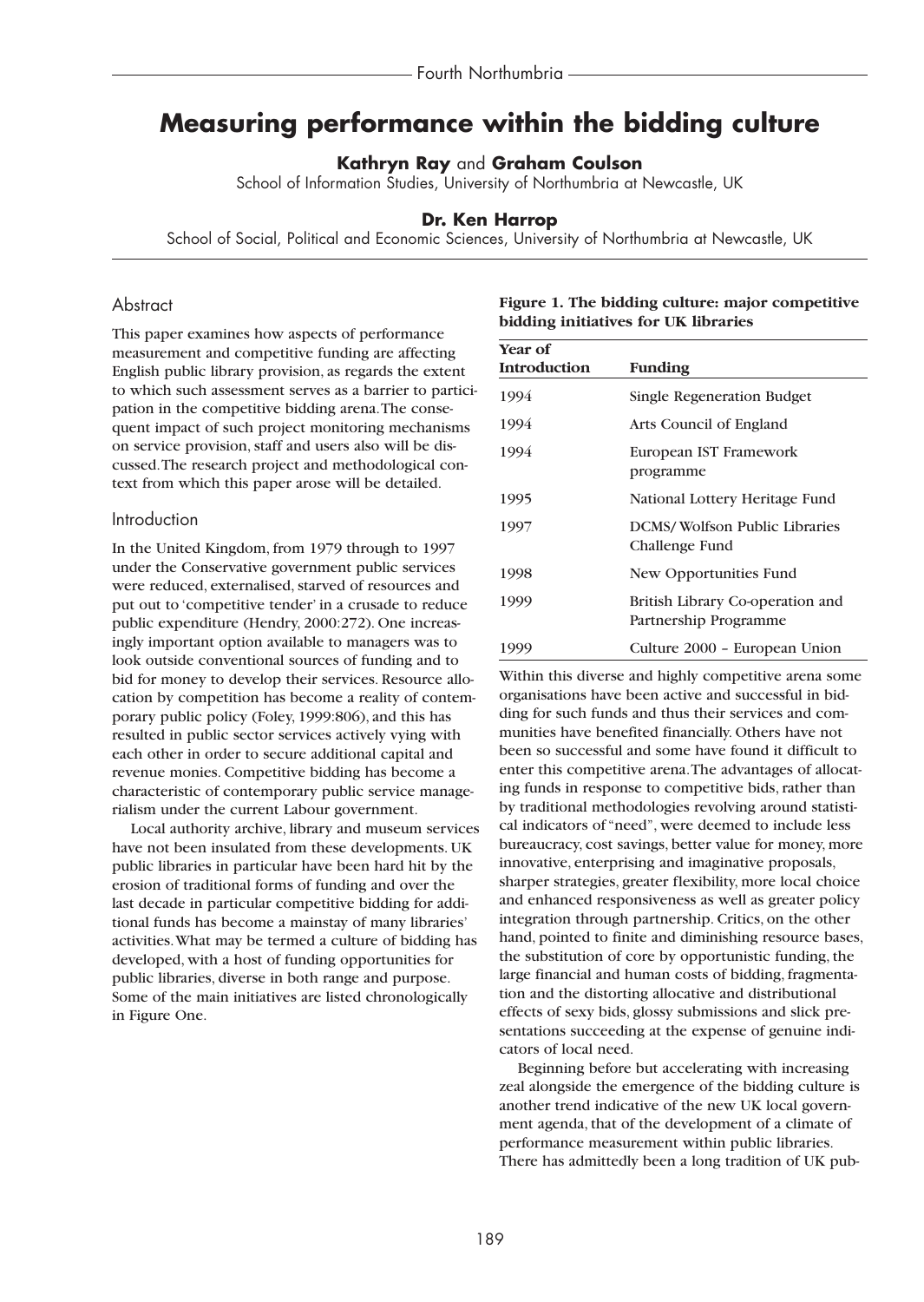lic libraries using quantitative measures for assessing their performance, but as Favret notes:

In common with other local authority sectors, public libraries have responded to the new public management agenda by undertaking a number of new quality initiatives. (Favret, 2000:342)

A wide range of compulsory performance indicators has been introduced across the local government and the wider public sector.This has naturally included public library authorities, as the following timeline reveals:

## **Figure 2: Performance measures in libraries timeline**

| Year of<br><b>Introduction</b> | <b>Funding</b>                                                                                       |
|--------------------------------|------------------------------------------------------------------------------------------------------|
| 1961                           | Chartered Institute of Public<br>Finance and Accountancy (CIPFA)<br><b>Public Library Statistics</b> |
| 1964                           | The Public Libraries and<br>Museums Act                                                              |
| 1998                           | <b>DCMS Annual Library Plans</b>                                                                     |
| 1999                           | <b>Best Value</b>                                                                                    |
| 2000                           | Consultation on Public Library<br>Standards                                                          |
| 2001                           | <b>Public Library Standards</b>                                                                      |

Such performance measures have the aim of ensuring that UK public library authorities meet their main statutory duties, as set out in the Public Libraries and Museums Act 1964 to 'provide a comprehensive and efficient library service for all persons desiring to make use thereof'. In line with this emergent performance culture all competitive funds have adopted an output driven approach; the requirement of project evaluation being driven by value-for money (Fordham et al., 1999:133).This emphasis on performance indicators and highly visible outputs fits snugly into New Labour's new local government agenda (Parker, Harrop, Ray and Coulson, 2001:18) with its stresses on:

- Hands-on professional management;
- Explicit standards and measures of performance;
- Focus on results and outputs rather than procedures;
- Moves to greater competition, contracts and tenders; and
- A general shift to private sector styles of management. (Favret, 2000:341)

It can then be argued that the rise of performance measurement and competitive bidding in libraries both arose as part of the same paradigm shift in UK public sector management. Public library services are developing rapidly and in the present funding and performance climate library managers - by necessity - have to adjust their strategies in order to facilitate continuous development and must learn to 'play the game'.As one commentator contended:

Never has there been such a test of the entrepreneurial skills of the local librarian (Manley, 1998:191)

In addition to bidding for funds; implementing and sustaining externally funded projects; undertaking best value audits; preparing annual library plans; meeting DCMS's library standards; developing partnerships (with a wide range of public, private and communitybased interested parties, on local, regional and national stages) library managers must not forget that they also have to meet the needs of those using the service on a day-to-day basis both efficiently and effectively.

This paper will examine how aspects of performance measurement and competitive funding are affecting English public library provision, as regards both the extent to which such assessment serves as a barrier to participation in the competitive bidding arena, and also the consequent impact of such project monitoring mechanisms on service provision, staff and users. First however, it is useful to briefly consider the research project and methodological context from which this paper arose.

# The research project

In early 2000 Resource, the UK Council for Museums, Archives and Libraries funded the Information Management Research Institute at the University of Northumbria in Newcastle to investigate the effects of competitive funding on the development of public libraries, registered museums and archives in England. More particularly the objectives were to:

- Document the extent and scale of competitive bidding;
- Identify successful bidding strategies and to investigate the effects on service provision;
- Identify and report on apparent good practice, and to identify barriers to effective change;
- Investigate unsuccessful bids and to assess the organisational and management implications for services, staff and stakeholders;
- Investigate non-bidders to assess the effects, if any, on service provision; and,
- Investigate alternative sources of funding and to examine any possible partnerships within this wider context.

## **METHODOLOGY**

A major postal questionnaire survey of all local authority archives, public libraries and registered museums in England provided a comprehensive audit of the inci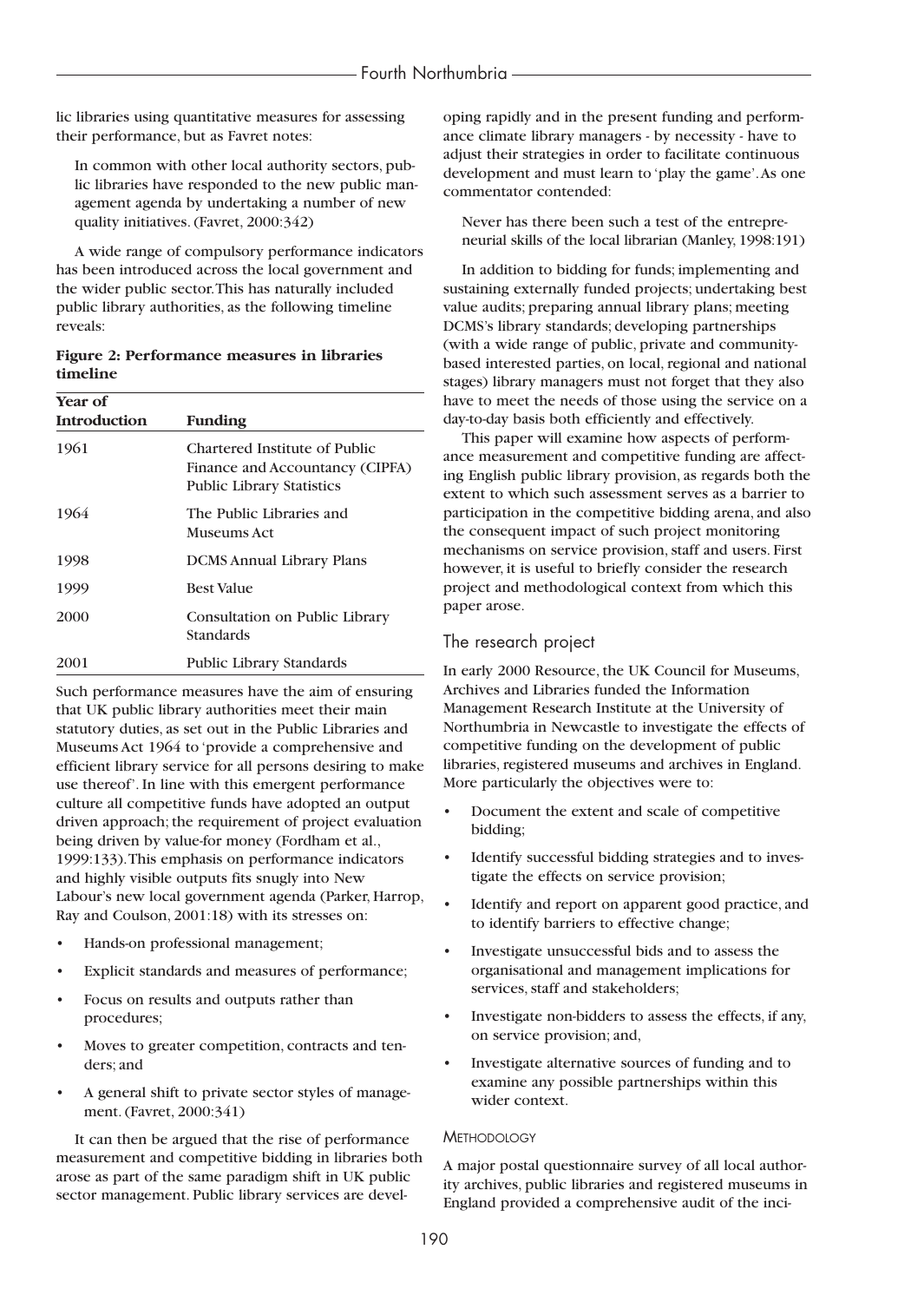dence and significance of competitive bidding for these services. A total of 1,511 questionnaires went to:

- 145 English archive authorities (with a 49% response rate)
- 1,220 registered museums (with a 20% response rate)
- 148 library authorities (with a 41% response rate)

63 in-depth interviews were conducted with representatives of over 30 archive, library and museum services in twelve case study local authorities nationwide as well as an additional 28 with representative regional bodies and a further three with funding bodies.These interviews allowed the exploration of services within a broader context, thereby identifying aspects of organisational, corporate and cultural significance in addition to the service-specific focus of the questionnaire survey.A full account of methodology and methods may be found in the final report from the research, which has been accepted by Resource (Parker, Harrop, Ray and Coulson, 2001).

#### EXTENT AND SCALE OF BIDDING IN UK PUBLIC LIBRARIES

The overwhelming majority of libraries are actively engaged in bidding for external funds with 97% having submitted bids for at least one or two major projects (i.e. £10,000 or more) during the three year study period 1997-2000.Whilst acknowledging that respondents may be better able to provide details of current or recent projects more readily than those from earlier years, Figure 3 demonstrates there has been a marked rise in bidding activity. Over the three-year period investigated there was a rise of 197 percent.

### **Figure 3: The Rise of Competitive Bidding, 1997-2000**



## *(Source: Bidding Culture questionnaire survey, 2000)*

This rise may be attributed to more experience, expertise and confidence in bidding as well as necessity – it being the only way to develop and maintain services. The parlous state of existing core provision of services has led to a great number of library services becoming increasingly reliant on external funding sources. Bidding has simply become essential with traditional sources of funding being constrained and it is now accepted in the library domain as the main means of securing additional revenue:

This represents the only opportunity for growth in the service. (Interviewee)

Interestingly competitive funding appears to be increasingly necessary in order to meet libraries' performance measurement targets:

It all comes down to continuous improvement of service delivery.We have to be in a bidding culture. (Interviewee)

Frankly, we need to bid in order to fulfil some of our service objectives, for example the creation of learning centres using DfEE and NOF money. (Interviewee)

Successful bidding helps demonstrate to the local authority the cost effectiveness of the public library. (Interviewee)

One of the greatest concerns for librarians when considering whether or not to bid for funding is the fact that the process is a gamble with very scarce resources.They gamble with staff time and motivation against the possibility of investment.The research has shown that while a large proportion of bidders who suffered rejection claim to pursue alternative funding only 40% were successful. However, many thought that the process was still beneficial as the following interviewee suggests:

Bidding has certainly become a way of life within the service over the past 5 years and to some extent has overcome the feeling of isolation that library services have experienced in the past. Partnerships with external agencies have been extremely rewarding and the profile of the library service has been raised considerably. Our service has benefited by carefully thought out bidding strategies. (Interviewee)

# Bidding cultures, performance cultures: challenges facing modern UK public libraries

The research findings have revealed that a diverse range of factors exist that may influence or dictate the extent to which different services are able to and/or willing to participate in the competitive bidding arena. Strategic issues include having the available resources, in terms of both finance and staff time; staff expertise; existing support mechanisms; partnership working; regionalism and cross-sectoral working. Libraries and any externally funded schemes are also subject to performance measurement from two directions, the funding body and local and central government. Accountability procedures required by the grant giver (performance targets; evaluation; financial accounts/returns) both at the bid writing stage and throughout the project were seen by a large number of respondents as either wholly prohibitive or overly onerous. In addition performance indicators required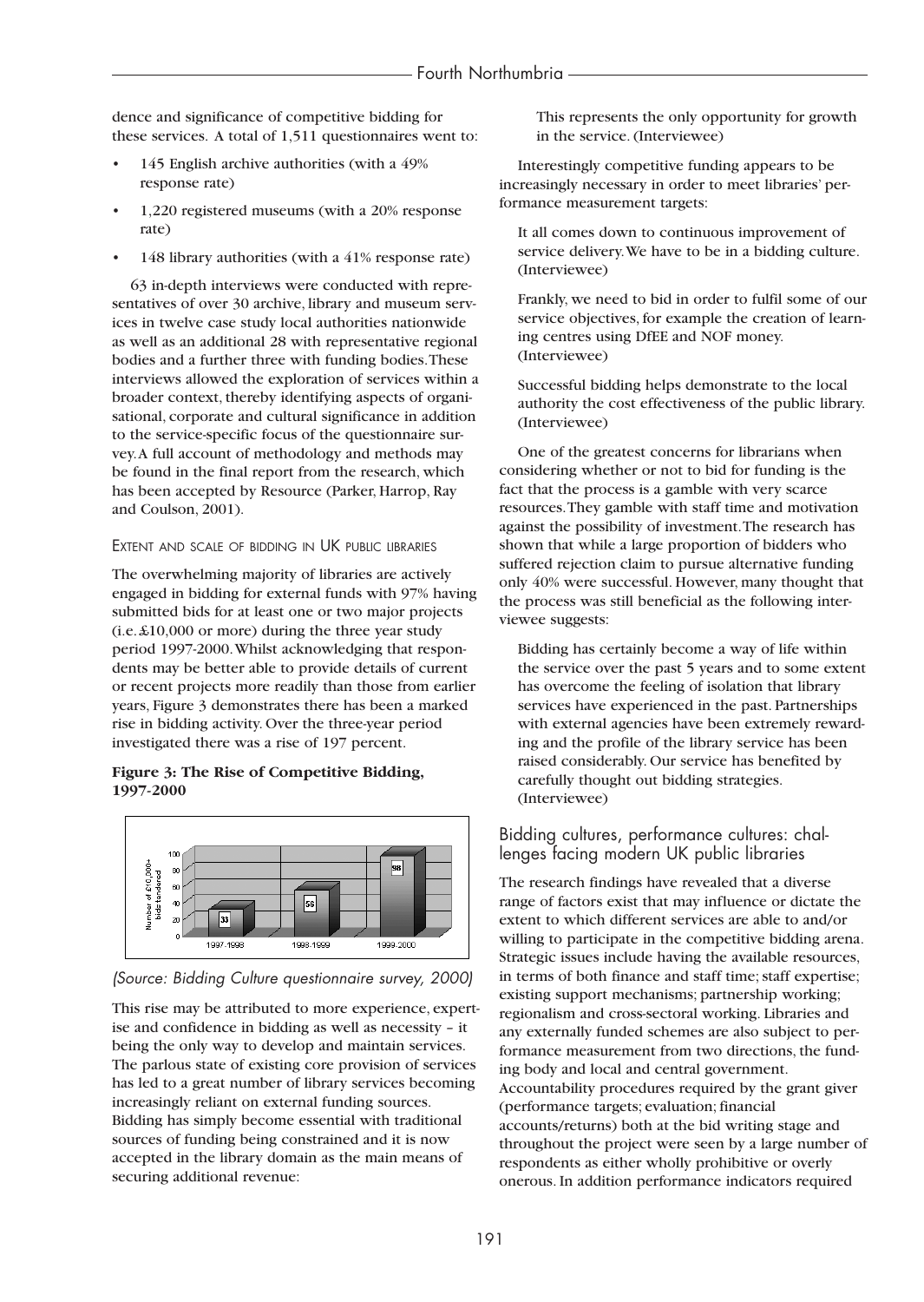by the parent local authority and central government (Best Value;Annual Library Plans; Public Library Standards) were seen as shaping participation in the bidding culture.

The increasing convergence of these two forms of performance measurement appears to influence both success and participation within the bidding culture. The UK government has introduced a wide range of performance indicators for public libraries, a mainstay of the new political agenda of reinforcing and reinvigorating local democracy through consultation with and the involvement of service users and the wider community (Liddle, 1999:206).As commentators have observed however such performance measurement has a less benevolent aspect:

It is also a mechanism through which central government's objectives and policies will be delivered by local government. (Liddle, 1999:207)

Benchmarking for example necessitates the comparing of an organisation and its processes and protocols with those of other similar bodies in order to establish strengths, weaknesses and areas of good practice. Indeed such appraisal helps form the backbone of the new UK 'Best Value' scheme, to which all local authority services in England, including libraries, museums and archives, must subscribe.Whereas Best Value drives libraries to compare with each other for mutual benefit, the competitive bidding process demands libraries to compete with each other for the benefit of some rather than all.

The notion of public library local authorities competitively challenging each other is ridiculous.The public library service is built on co-operation and should not have competition between them as you then get disparities and this is where collaboration falls down. (Interviewee)

The emergence of a bidding culture through competitive funds can be seen as another strand of this trend towards central governance. External competitive funds are often seen as a means of enforcing central governance by proxy, leading services to concentrate on developing services in certain directions in line with government agendas.As with the new Public Library Standards, fund eligibility criteria focus on familiar buzzwords such as 'social inclusion','lifelong learning' and 'access for all'. Some public librarian respondents to the research commented that the focus of these funding opportunities often did not address the areas of real need in the service, such as structural repair or renovation, staffing or book funds.

In addition to those formal performance measurement processes overseen by government, the administrators of the competitive funds all have their own project performance indicators in place. Most funders – in their guidelines or award criteria – stress that project applications must detail performance indicators and measures for evaluating the project after the funding stops. For example the *DCMS/Wolfson Public Libraries Challenge Fund 2001-2002 Overview* reminds potential applicants that there is a two stage assessment process, first ensuring that planned projects meet the requirements of the programme and secondly;

A more detailed appraisal by independent assessors. This involves qualitative appraisal of proposed projects, considering factors such as evidence of need, target audience, the approach and proposed timetable, *value for money, impact* and *sustainability*. (DCMS, 2000:2)

The Heritage Lottery Fund demands similar project management measures to be in place of proposed schemes:

We will also look at:

- Whether there is a need or demand (or both) for your project;
- Whether your project is well thought out (including *a realistic view of its longer-term role*) and will involve work of high quality;
- How you plan to *measure your project during and after completion*;
- How you will *measure your project's success in meeting its aims*; and,
- Whether your project costs are sound and will *provide good value for money* overall. (Heritage Lottery Fund, 2001).

While project monitoring and evaluation were perceived by some interviewees as particularly bureaucratic and time consuming, others felt that this process was a necessary step in the funding process:

In all these bidding processes it says something to the effect of show evidence of need, to me it's a bit like asking an alligator to show evidence that it's hungry. (Interviewee)

A lot of people moaned and groaned about the onerous reporting mechanisms as well, and I just took the line that if you accept the money you have got to accept the strings that go with it and if you don't want to play by the rules you shouldn't be bidding for it. (Interviewee)

I find that bids I've been involved in tend to be very bureaucratic and there is a lot of paperwork. But then again you have to have monitoring in place, that's the whole point of people being given this money, to make sure that it's spent properly. (Interviewee)

Demonstrating need and having a good or innovative idea is not enough.The language used in the criteria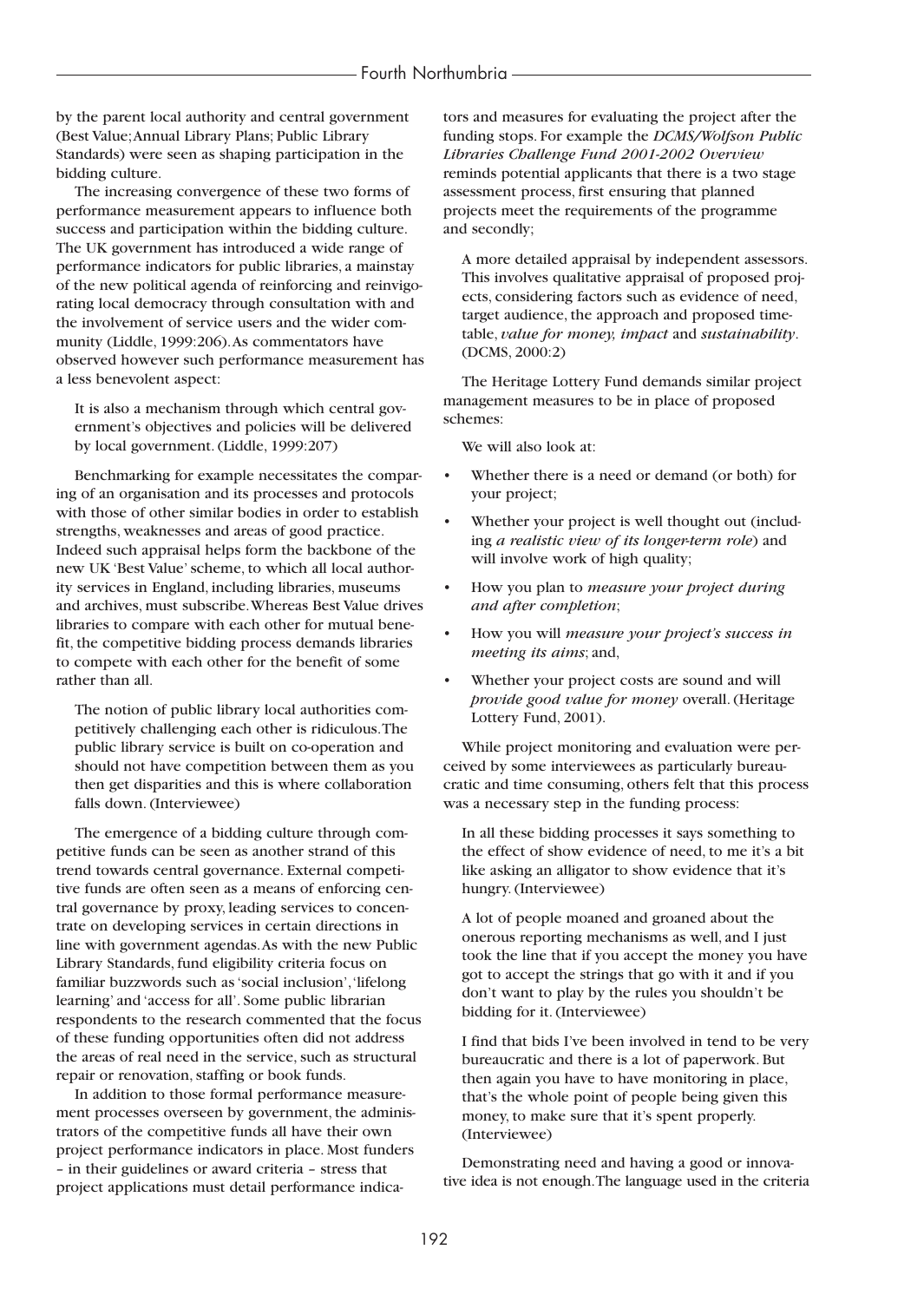is that of quality management and performance measurement, and a stress is placed on the longer term impact of funds – how will externally funded projects be sustained after the funding ends? Successful bidders noted that the key to success is good project management, being clearly aware of the need for sustainability at all stages of the project, and understanding at the outset which monitoring mechanisms are involved. This is crucial because, as one library indicated:

It is not only actually having the bid and going through the bid and putting the bid together, it is actually implementing that once it is successful – one of the dangers is that you have the successful bid and then you can't sustain what you started. That would have such a negative effect on the users and staff who are delivering those services that we wouldn't want to put ourselves in that position. (Interviewee)

Sustaining projects after the source well of funding has dried up is believed by many respondents to be *the most* important sustainability issue, and as the fund criteria highlight, funding bodies themselves place great emphasis on this aspect. No one wants to see good schemes wither on the vine.The necessity of fitting the objectives of any bid into those of the service strategy or annual plans was stressed as the key to longer-term sustainability:

You have no sustainability if a bid simply stands on its own; it's never going to survive. For us every bid is strategic and has to tie in to our key strategic aims. So very little actually stands alone. (Interviewee)

Sustainability is a problem – how do we do this and generate more money? Service objectives are critical, projects are not detached from the core library business but if they are relatively remote from these objectives then they tend to stay as a project 'external' to the service and when the money dries up so does the project. (Interviewee)

It's the time involved in putting the bids together, it's the time involved in project managing those, because there are no additional resources for that, and then it's the sustainability and additional revenue, during and when the capital funding runs out. (Interviewee)

For some, the onus of performance indicators intrinsic to competitive funding initiatives served as a barrier to participating in the bidding culture at all:

The biggest problem is that if we were successful in bidding we would be scared witless because we wouldn't be able to deliver it, we certainly couldn't sustain it. (Interviewee)

In the Audit Commission's latest consultation document 'Delivering Improvement Together, Strategy

Consultation 2001' it is acknowledged that the wide range of performance indicators demanded of public sector services is in itself causing another problem:

Many people in public services are concerned about 'initiative overload'.We recognise the need to be more supportive in helping to bring about change in the face of growing shortages of managerial capacity and skills.We need to provide timely and relevant information, including commentaries and reports, so that the public can better understand and judge their services and see more clearly how their money is being spent. (Audit Commission, 2001)

This 'initiative overload' also extends to the arena of competitive bidding, with library managers increasingly finding the constant necessity to tender bids and keep up to date with a wide range of funds and sometimes poorly publicised calls for proposals taxing:

We are starting to find it really difficult to juggle all these different balls, Best Value, Standards, bidding and so on.We simply don't have the capacity or energy to do all these things properly. (Interviewee)

It was widely recognised by the research that successful bidding has indeed yielded real benefits to libraries, to the quality and accessibility of their products and services and to their various users, communities and stakeholders. In addition it was also observed from some quarters that the culture of bidding with the attendant formalised attention to performance and success had helped crystallise thinking and sharpen strategies for organisations. Nevertheless, given the findings of the research there is an underlying concern detected that a two-tier system of cultural provision in England may be arising.

As a result of different capacities for undertaking bidding activity, there is a discernible trend towards an upper stratum of well-resourced large organisations able to participate and benefit from competitive bidding, and a sub-stratum of impoverished, increasingly unsustainable smaller library services.As a result of funding criteria ineligibility, unfamiliarity with process and protocol and the drain of resources that bidding activity represents some organisations and some communities are losing out, creating a country of cultural and information 'have' and 'have nots'.

In qualitative responses to both the survey and interviews the ability to secure both the necessary resources (financial or otherwise), maintain the enthusiasm necessary to undertake bidding activity and, significantly, meet project targets were raised as issues. For some library managers in smaller services the resource implications were simply too great. For such beleaguered libraries there may be light on the horizon; in Resource's recently published action plan for public libraries *Building on Success* under the heading of 'service planning, development and quality assur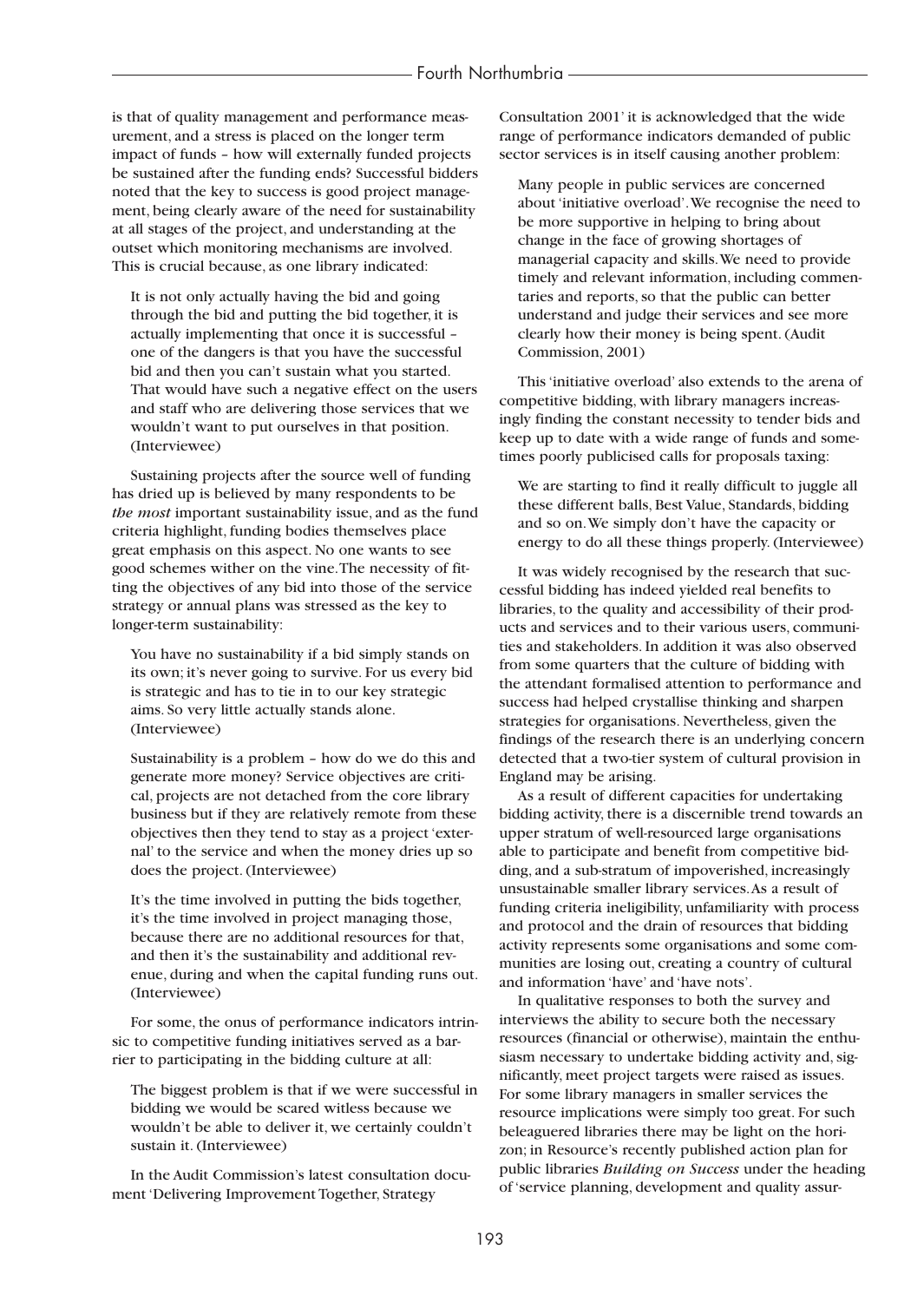ance' the budgetary implications of the plethora of measures is recognised:

It cannot be said that this babel of measures and activity has as yet produced any significant improvement in the overall level of service delivery across the country…Many public library managers have expressed concern at the lack of co-ordination and the overhead involved in meeting the demands of surveys, plans and statistical returns. (Resource, 2001:13)

Resource is in favour of the new performance measurement culture within UK libraries, but stresses in its action plan that expenditure is required:

Welcome and overdue as these developments are in ensuring local authorities meet their statutory duties; they also raise issues of investment and sustainability. Major investment is needed, not only to redress the effect of the expenditure cuts of the 1980s and 1990s, but also to ensure that important new initiatives are adequately resourced and sustained. (Executive summary, Resource 2001)

It is imperative that Resource, local and central government, and the funding bodies themselves fully appreciate and cater for resource and training needs of these services in terms of understanding and implementing projects. Our research has shown emphatically that with the necessary skills smaller services can undertake highly successful projects that contribute greatly to the cultural life of their communities.

There is an inherent challenge in introducing performance measurement into the bidding culture, of attempting to measure the success of such schemes. It has been demonstrably proven that it is possible to introduce indicators to gauge how well externally funded ventures meet milestones and deadlines, standards that quantify improvements in ICT provision, or even – although much more complex – the rise or decline of library use per thousand local authority constituents in the wake of funded schemes or projects.

It is far harder to measure the effect of many schemes on the actual experience of the users who surely must be the focal point of benefit from these externally funded schemes. Most of the competitive initiatives open to British public libraries reflect in their focus wider government agendas, emphasising – quite rightly – social inclusion, access, and lifelong learning. Outside of formal education, along with museums and archives public libraries should, and increasingly are, epicentres of such activity. Significantly, they are being recognised as such focal points at local, regional and central government levels, not least through the introduction of the aforementioned funding streams. Once these projects are underway however, how does one measure the *impact* such schemes are having on the user, if any at all.The existing performance indicators operate only until the allotted funding stops.

Winkworth (2001, p.6) recognises that to suggest that one simple set of performance indicators exist that quantify the merits of a library service is an 'optimistic illusion'. Perhaps as Revill observes experience has a part to play.To some extent the impacts of externally funded projects are realisable simply through experience:

Some things we know at an individual level through our own professional experience and history. (Revill, 2000, p. 9)

The extent to which this is satisfactory however is negotiable. Central government is moving towards much more tangible, quantifiable measurement of the impact of both service provisions, including those externally funded schemes. Funders what to see proof that their money has been spent effectively.The Department of the Environment,Transport and the Regions' consultation on *Best Value and Audit Commission Performance Indicators for 2001/2002* recognises that:

In developing indicators, we should move progressively towards measures of outcome, rather than measuring inputs and outputs. It is more important to measure the impact that best value has on people's lives, than it is to gather data that is easy to collect. (DETR, 2000)

Attempts to find impact measures are then underway, yet it has been noted that it is extremely difficult for libraries to find functional, operable assessment tools in this area because:

Libraries usually function as an input to an input, with few unique, solely attributable outcomes (Winkworth, 2001: 9).

The emphasis on quantitative outputs which features as part of the assessment process of most funds, both UK and European, renders some projects unworkable (Ward, 1997:79). Benefits that are perhaps less tangible, such as the development of new sustainable strategic partnerships or the improvement of users' knowledge or cultural experience may not be included in the bid as an outcome, or may be harder to measure (Parker, Harrop, Ray and Coulson, 2001:18). Research interviewees were conscious of this problem, one library respondent running a scheme involving local ethnic minorities observing:

It is going to be very difficult - long term - to assess and judge how successful it has been because the sort of people we are targeting may not be traceable.They may be children who move out of the area or asylum seekers living in the area short term. We are not going to be able to go back in 2 or 3 years and see if their literacy levels or their education levels have changed, which is a shame. (Interviewee)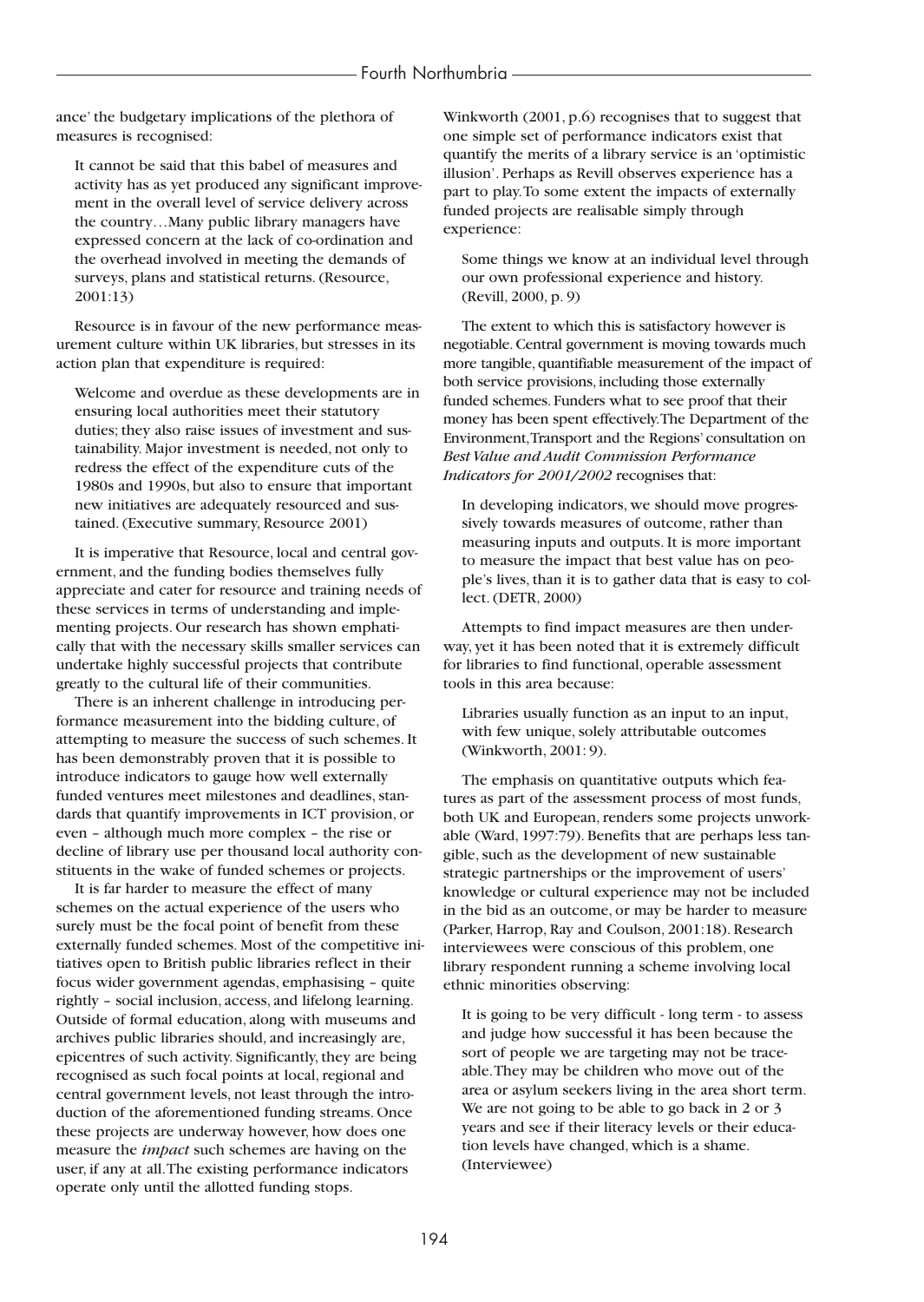The effective measurement of the impact on users of many competitively funded library developments in areas such as social inclusion and learning demands longitudinal study and measurement, tracking customers over time in order to reliably quantify the effects of the library service. Such methodology however is currently very often alien to the spheres of UK central and local governance.

# **Conclusion**

In conclusion the requirement for performance measurement is one of the defining characteristics of the current bidding culture in UK public libraries. Competitively funded opportunities have enabled widespread service improvement, notably in the areas of information technology provision and social inclusion. For many libraries the bidding culture has facilitated interesting, innovative and worthwhile projects and schemes that have helped services successfully achieve and excel their statutory duty to provide a 'comprehensive and efficient' service.

There are however problems, and not least of these is the impediment to effective participation sometimes caused by performance measurement requirements, both from central government concerning the library service as a whole, and from funding bodies monitoring the successful implementation of externally funded schemes.Whilst the necessity of performance indicators and efficient project management were widely accepted, for some the resource implications of such activity are too costly; the burden of meeting all the different goals of Annual Library Plans, Library Standards and fund targets overly onerous.All this with worrying implications on the level of service provision for users. In something of a catch 22 situation at the same time respondents noted that they are increasingly having to bid for external funding in order to meet the demands of performance measurement.The introduction of recent performance measurements such as the Best Value regime would appear to suggest that the need for libraries to engage in effective bidding is not likely to disappear. More than ever therefore there is a need for libraries, in concert with other appropriate partners, to think through their approaches to bidding and the consequential organisational, performance measurement and management demands.

Resource at least acknowledges that the present raft of performance indicators needs to be homogenised, in order to ease the workload of library managers attempting to juggle all of these bureaucratic balls:

Resource recognises the complex pattern of planning and evaluation instruments that are used within museums, archives and libraries and is working to find the means of producing more convergence in the information that is gathered. (Resource, 2001:13)

In their action plan they also appear committed to investigating means of producing impact assessment for whole sector and specifically library sector. Funders too are in the process of streamlining their operations, notably the Heritage Lottery Fund and the New Opportunities Fund.The problems of performance management in the bidding culture, if not wholly addressed, have at least been acknowledged.

To hark back to the overarching theme of the conference, in the UK for public libraries a culture of bidding and performance measurement is the emerging reality.The main task still to be satisfactorily tackled is the discovery of meaningful, operable measures of the impact and actual effects of competitively funded projects and schemes.

# **References**

- Audit Commission. (1997) *Due for Renewal: a report on the Library Service*. September 1997.Audit Commission.
- Audit Commission (2001) *Delivering Improvement Together, Strategy Consultation 2001*. July 2001. Audit Commission.At URL: http://www.audit-commission.gov.uk
- Chivers, B. and Thebridge, S. (2000) Best value in public libraries: the role of research. Library management. 21 (9): 456-465.
- Department for Culture, Media and Sport. (2001) *Comprehensive, Efficient and Modern Public Libraries – Standards and Assessment*. February 2001. DCMS.
- Department for Culture, Media and Sport. (2001) *Annual Library Plans: guidelines for the preparation of plans in 2001*.April 2001. DCMS.
- Department of Culture, Media and Sport (2001) *DCMS/ Wolfson Public Library Challenge Fund 2001- 2002:* Overview. DCMS.
- Department of the Environment,Transport and the Regions (2000) *Best Value and Audit Commission Performance Indicators for 2001/2002: Consultation paper*. September 2000. DETR.At URL: http://www.local-regions.dtlr.gov.uk/consult/pi2001- 2002
- Favret, L. (2000) Benchmarking, annual library plans and best value: the implications for public libraries. Library management. 21 (7): 340-348.
- Foley, P. (1999) Competition as public policy: a review of challenge funding. Public administration. 77 (4): 806-836.

Fordham, G. et al. (1999) Strategic approaches to local regeneration: the Single Regeneration Budget Challenge Fund. Regional studies. 23 (2): 131-141.